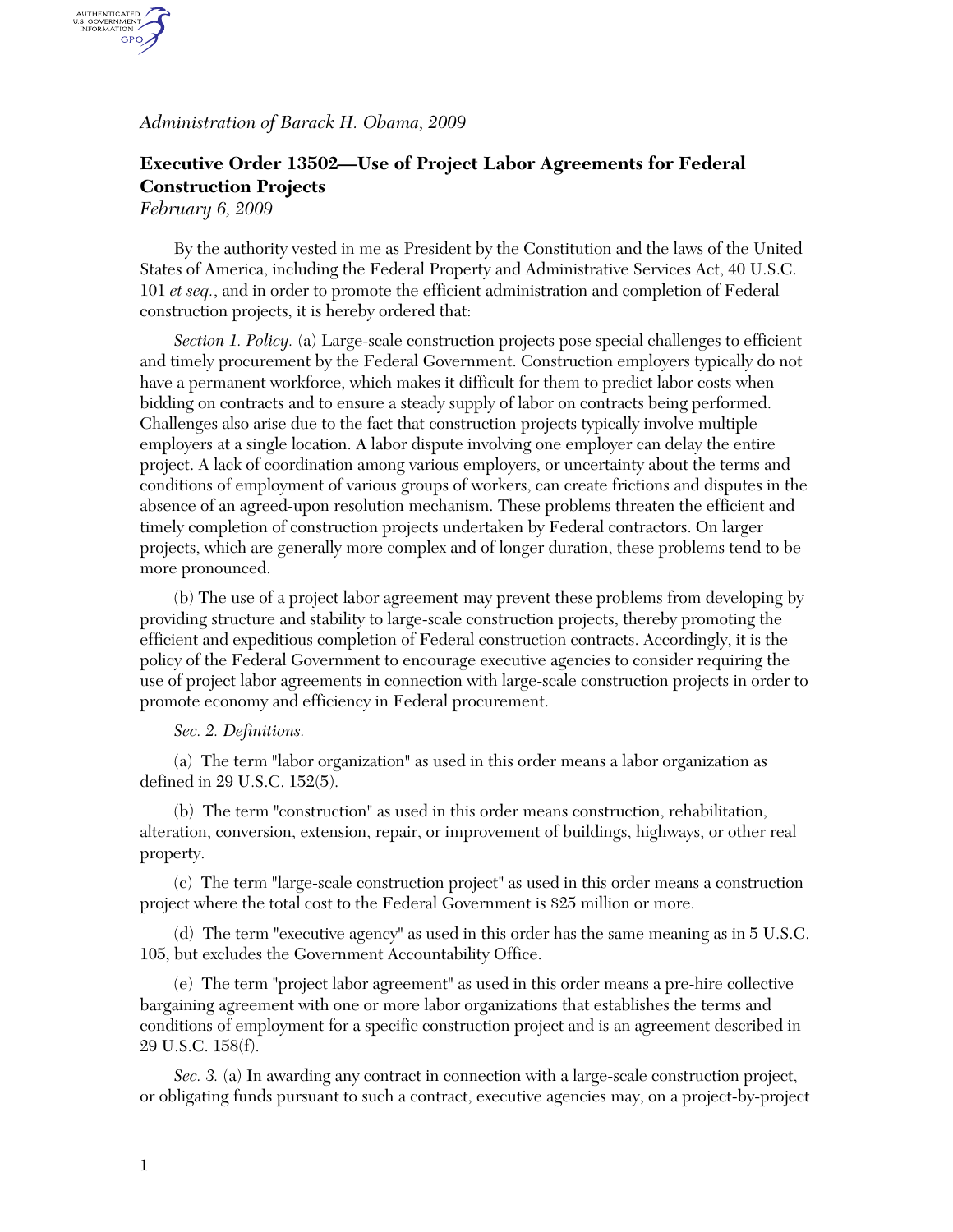basis, require the use of a project labor agreement by a contractor where use of such an agreement will (i) advance the Federal Government's interest in achieving economy and efficiency in Federal procurement, producing labor-management stability, and ensuring compliance with laws and regulations governing safety and health, equal employment opportunity, labor and employment standards, and other matters, and (ii) be consistent with law.

(b) If an executive agency determines under subsection (a) that the use of a project labor agreement will satisfy the criteria in clauses (i) and (ii) of that subsection, the agency may, if appropriate, require that every contractor or subcontractor on the project agree, for that project, to negotiate or become a party to a project labor agreement with one or more appropriate labor organizations.

*Sec. 4.* Any project labor agreement reached pursuant to this order shall:

(a) bind all contractors and subcontractors on the Construction project through the inclusion of appropriate specifications in all relevant solicitation provisions and contract documents;

(b) allow all contractors and subcontractors to compete for contracts and subcontracts without regard to whether they are otherwise parties to collective bargaining agreements;

(c) contain guarantees against strikes, lockouts, and similar job disruptions;

(d) set forth effective, prompt, and mutually binding procedures for resolving labor disputes arising during the project labor agreement;

(e) provide other mechanisms for labor-management cooperation on matters of mutual interest and concern, including productivity, quality of work, safety, and health; and

(f) fully conform to all statutes, regulations, and Executive Orders.

*Sec. 5.* This order does not require an executive agency to use a project labor agreement on any construction project, nor does it preclude the use of a project labor agreement in circumstances not covered by this order, including leasehold arrangements and projects receiving Federal financial assistance. This order also does not require contractors or subcontractors to enter into a project labor agreement with any particular labor organization.

*Sec. 6.* Within 120 days of the date of this order, the Federal Acquisition Regulatory Council (FAR Council), to the extent permitted by law, shall take whatever action is required to amend the Federal Acquisition Regulation to implement the provisions of this order.

*Sec. 7.* The Director of OMB, in consultation with the Secretary of Labor and with other officials as appropriate, shall provide the President within 180 days of this order, recommendations about whether broader use of project labor agreements, with respect to both construction projects undertaken under Federal contracts and construction projects receiving Federal financial assistance, would help to promote the economical, efficient, and timely completion of such projects.

*Sec. 8. Revocation of Prior Orders, Rules, and Regulations.* Executive Order 13202 of February 17, 2001, and Executive Order 13208 of April 6, 2001, are revoked. The heads of executive agencies shall, to the extent permitted by law, revoke expeditiously any orders, rules, or regulations implementing Executive Orders 13202 and 13208.